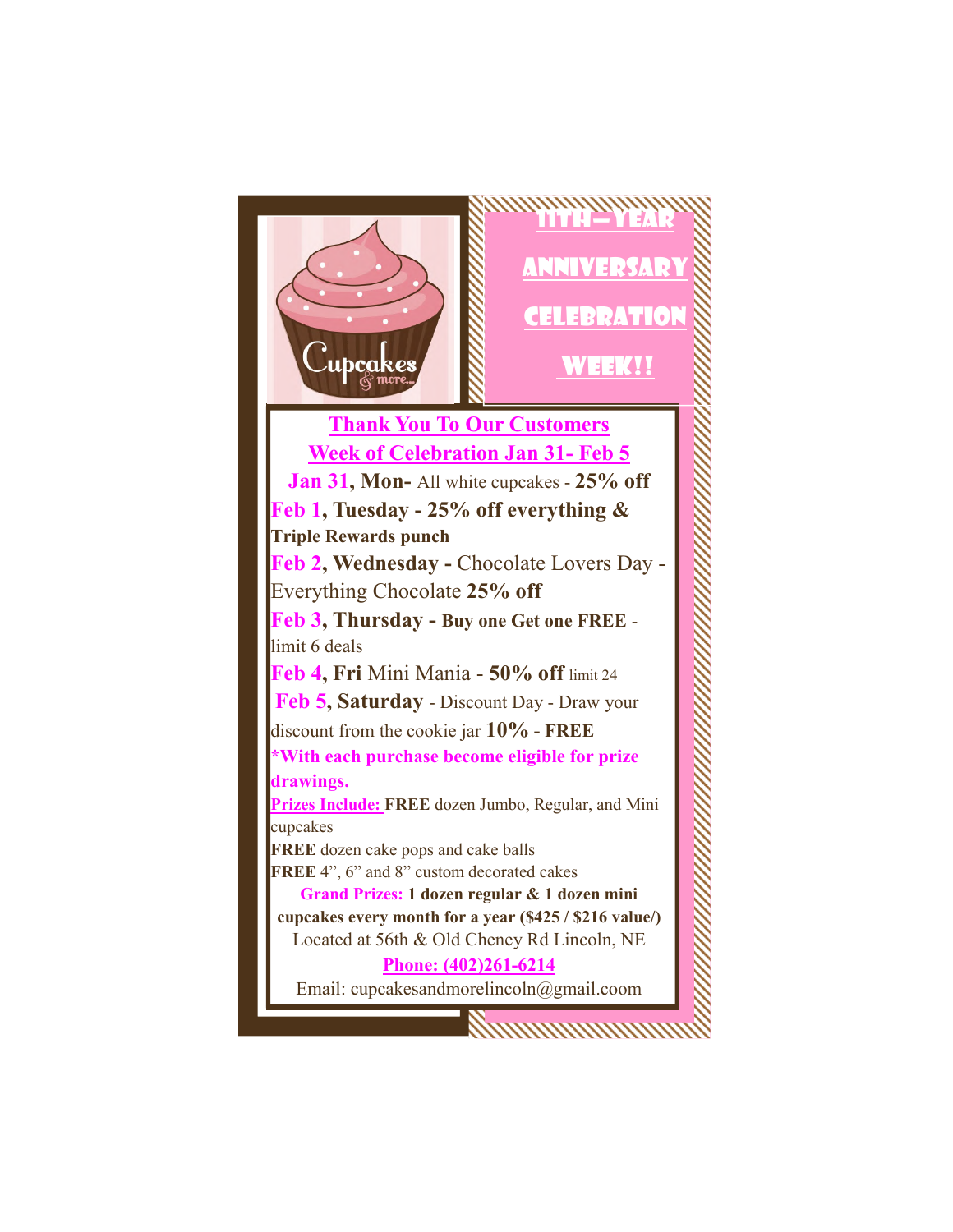| Year | Name, Type<br>Description | 0.00 |
|------|---------------------------|------|
| Year | Name, Type<br>Description | 0.00 |
| Year | Name, Type<br>Description | 0.00 |

## **Sparkling**

**By the glass** 

| Year | Name, Type                | 0.00 |
|------|---------------------------|------|
|      | Description               |      |
| Year | Name, Type<br>Description | 0.00 |
| Year | Name, Type<br>Description | 0.00 |

## **White**

| Year | Name, Type                | 0.00 |
|------|---------------------------|------|
|      | Description               |      |
| Year | Name, Type<br>Description | 0.00 |
| Year | Name, Type<br>Description | 0.00 |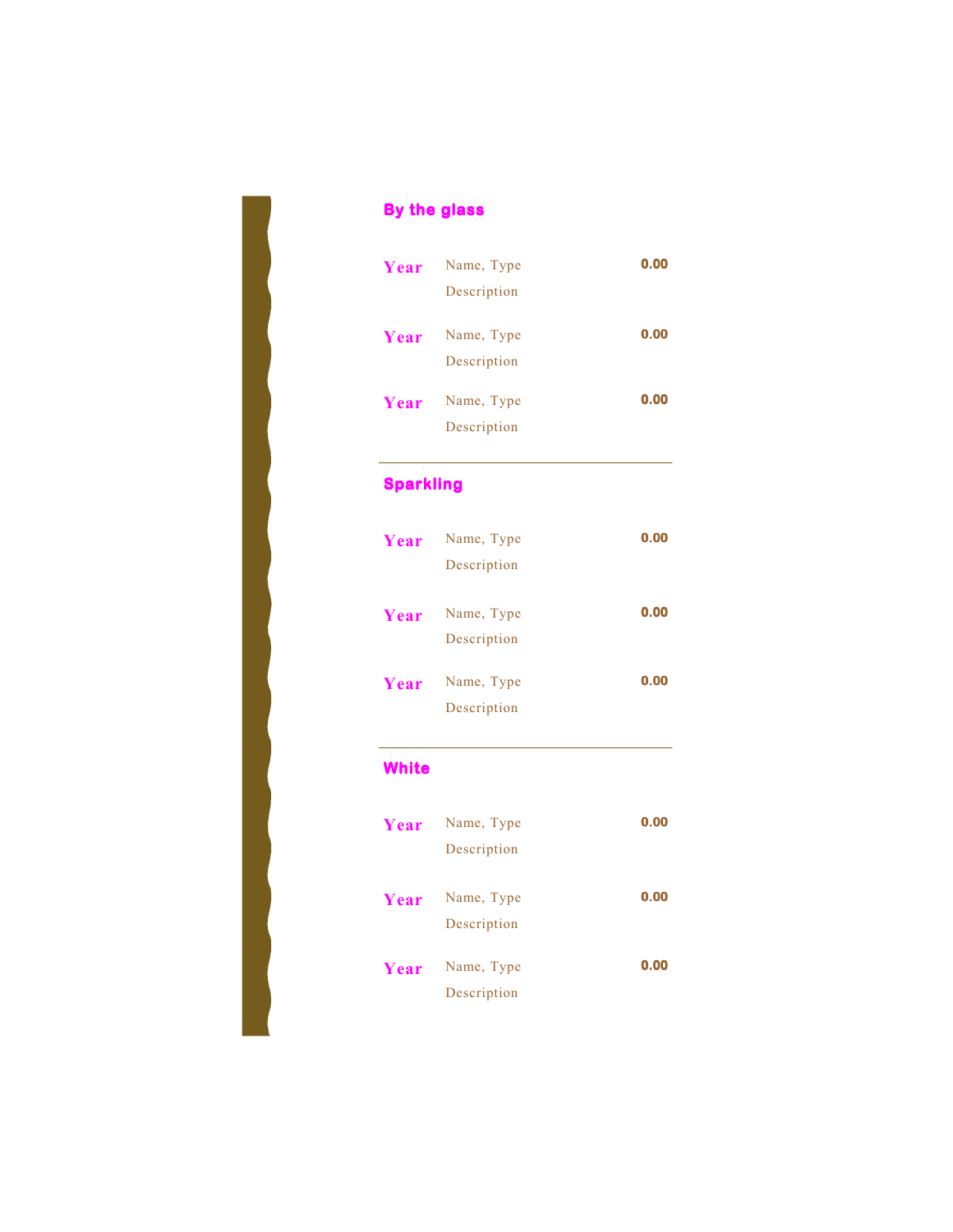## **Red**

| Year | Name, Type                | 0.00 |
|------|---------------------------|------|
|      | Description               |      |
| Year | Name, Type                | 0.00 |
|      | Description               |      |
| Year | Name, Type                | 0.00 |
|      | Description               |      |
| Year | Name, Type                | 0.00 |
|      | Description               |      |
| Year | Name, Type                | 0.00 |
|      | Description               |      |
| Year | Name, Type                | 0.00 |
|      | Description               |      |
| Year | Name, Type                | 0.00 |
|      | Description               |      |
|      |                           | 0.00 |
| Year | Name, Type<br>Description |      |
|      |                           |      |
| Year | Name, Type                | 0.00 |
|      | Description               |      |
| Year | Name, Type                | 0.00 |
|      | Description               |      |
| Year | Name, Type                | 0.00 |
|      | Description               |      |